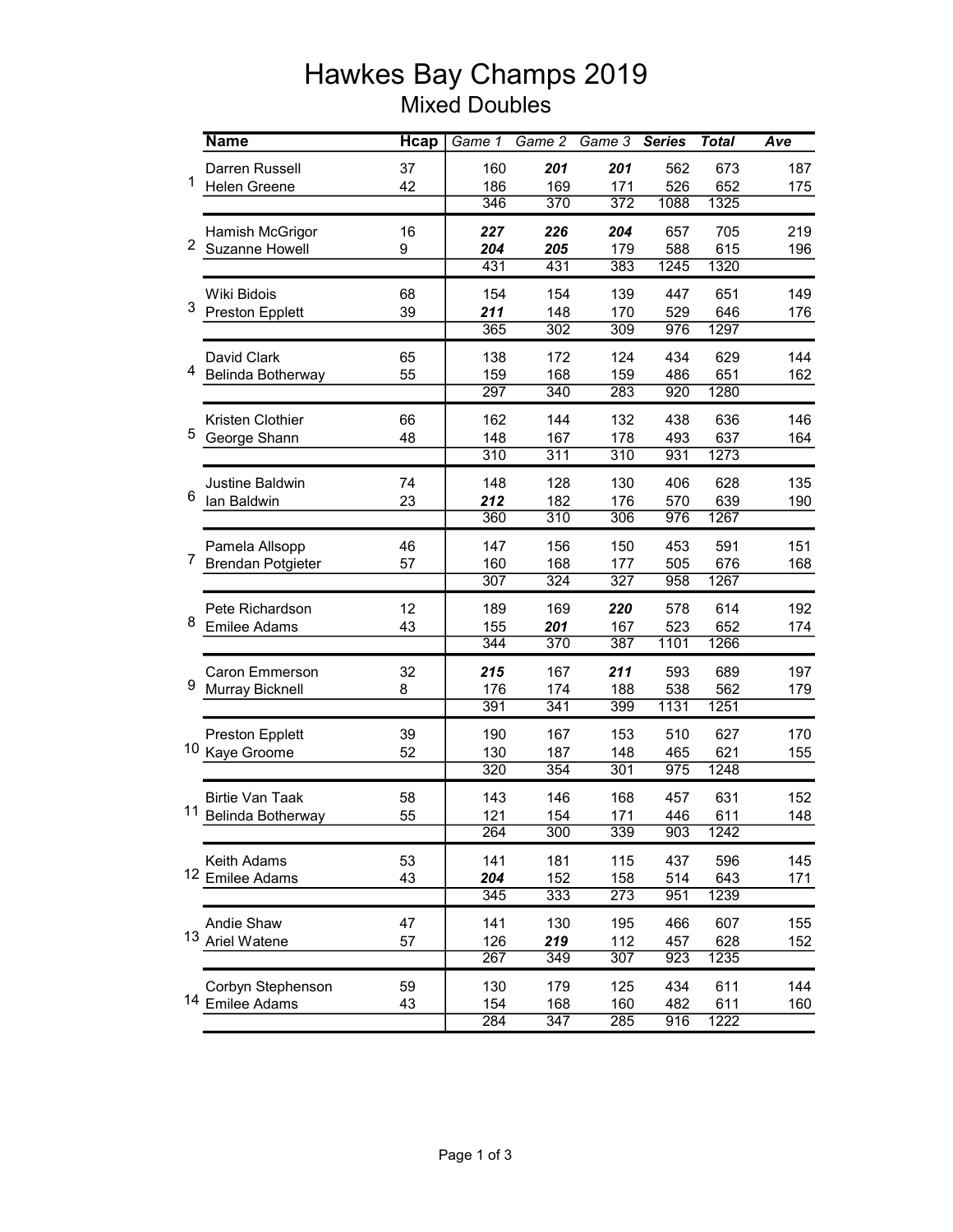## Hawkes Bay Champs 2019 Mixed Doubles

|    | <b>Name</b>           | <b>H</b> cap | Game $1$         | $Game$ $2$       | Game 3           | <b>Series</b> | <b>Total</b> | Ave |
|----|-----------------------|--------------|------------------|------------------|------------------|---------------|--------------|-----|
|    | Francessca Morgan     | 80           | 114              | 103              | 113              | 330           | 570          | 110 |
|    | 15 Tony Morgan        | 75           | 143              | 119              | 164              | 426           | 651          | 142 |
|    |                       |              | 257              | 222              | 277              | 756           | 1221         |     |
|    | Michael Donovan       | 44           | 160              | 156              | 166              | 482           | 614          | 160 |
| 16 | Anne McNaull          | 44           | 139              | 172              | 162              | 473           | 605          | 157 |
|    |                       |              | 299              | 328              | 328              | 955           | 1219         |     |
|    | Christian Karatau     | 18           | 201              | 165              | 188              | 554           | 608          | 184 |
|    | 17 Kerry Stephenson   | 97           | 63               | 143              | 112              | 318           | 609          | 106 |
|    |                       |              | 264              | $\overline{308}$ | $\overline{300}$ | 872           | 1217         |     |
|    | lan Baldwin           | 23           | 184              | 179              | 145              | 508           | 577          | 169 |
|    | 18 Marie Whitaker     | 46           | 159              | 151              | 191              | 501           | 639          | 167 |
|    |                       |              | 343              | 330              | 336              | 1009          | 1216         |     |
|    | Danielle Dickinson    | 54           | 136              | 124              | 135              | 395           | 557          | 131 |
|    | 19 Alex Zurcher       | 37           | 207              | 186              | 147              | 540           | 651          | 180 |
|    |                       |              | 343              | 310              | 282              | 935           | 1208         |     |
|    | <b>Kerry Williams</b> | 22           | 145              | 176              | 192              | 513           | 579          | 171 |
| 20 | Carol Liddy           | 60           | 134              | 139              | 163              | 436           | 616          | 145 |
|    |                       |              | 279              | 315              | 355              | 949           | 1195         |     |
|    | Steve McKay           | 25           | 140              | 149              | 152              | 441           | 516          | 147 |
|    | 21 Kerry Stephenson   | 97           | 119              | 137              | 118              | 374           | 665          | 124 |
|    |                       |              | 259              | 286              | 270              | 815           | 1181         |     |
|    | Lisa Raika            | 73           | 140              | 136              | 154              | 430           | 649          | 143 |
|    | 22 Corbin Raika       | 53           | 103              | 126              | 134              | 363           | 522          | 121 |
|    |                       |              | 243              | 262              | 288              | 793           | 1171         |     |
|    | John Dickinson        | 33           | 139              | 129              | 201              | 469           | 568          | 156 |
|    | 23 Diane Zurcher      | 71           | 111              | 123              | 156              | 390           | 603          | 130 |
|    |                       |              | 250              | 252              | 357              | 859           | 1171         |     |
|    | Courtney Walker       | 71           | 122              | 125              | 112              | 359           | 572          | 119 |
| 24 | Christian Karatau     | 18           | 176              | 213              | 154              | 543           | 597          | 181 |
|    |                       |              | 298              | 338              | 266              | 902           | 1169         |     |
|    | <b>Marion Jones</b>   | 47           | 137              | 135              | 159              | 431           | 572          | 143 |
|    | 25 Peter Jones        | 22           | 188              | 174              | 160              | 522           | 588          | 174 |
|    |                       |              | $\overline{325}$ | 309              | $\overline{319}$ | 953           | 1160         |     |
|    | <b>Judy Sinclair</b>  | 55           | 122              | 158              | 160              | 440           | 605          | 146 |
|    | 26 Ken Lyons          | 25           | 180              | 160              | 137              | 477           | 552          | 159 |
|    |                       |              | 302              | 318              | 297              | 917           | 1157         |     |
| 27 | Wayne Booth           | 12           | 174              | 168              | 196              | 538           | 574          | 179 |
|    | Judy Booth            | 42           | 160              | 129              | 123              | 412           | 538          | 137 |
|    |                       |              | 334              | 297              | 319              | 950           | 1112         |     |
|    | <b>Tony Schmidt</b>   | 51           | 109              | 139              | 98               | 346           | 499          | 115 |
|    | 28 Jackie Cirne       | 67           | 81               | 148              | 178              | 407           | 608          | 135 |
|    |                       |              | 190              | 287              | 276              | 753           | 1107         |     |